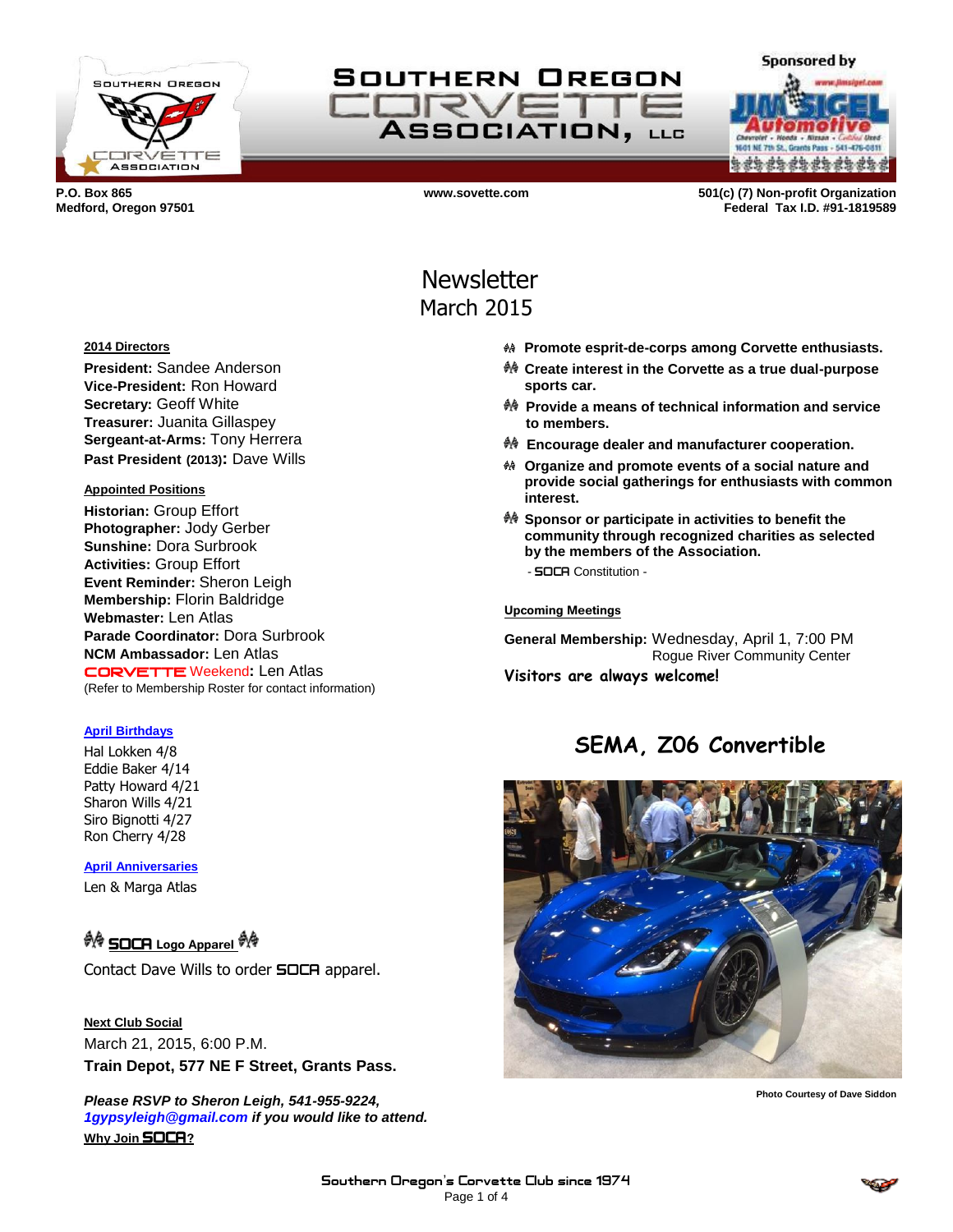# Events & Activities

- **Mar 21** SOCA Social, 6:00 P.M., Train Depot, 577 NE F Street, Grants Pass. Run prior, meet at Rogue River Community Center 2:45, depart 3:00.
- **April 1** SOCA General Membership Meeting, 7:00 P.M., Rogue River Community Center, Rogue River.
- April 11 61<sup>st</sup> Pear Blossom Run and Street Fair, Downtown Medford. Form up at Rogue Valley Mall between 8:45 and 9:00 A.M.
- **April 18** SOCA Social, 6:00 P.M. Mac's Diner, Shady Cove. Run prior, details to be determined.
- **May 2**  Magical Merlin Parade, Merlin. Meet at Umpqua Bank, Merlin (I-5 Exit 61) 8:45 A.M. Lunch to follow at Galice Resort.
- **May 6**  SOCA General Membership Meeting, 7:00 P.M., Rogue River Community Center, Rogue River.
- May 17 3<sup>rd</sup> Annual Cops and Rodders Car Show, Medford.
- **May 23**  SOCA Social, 6:00 P.M. Location to be determined.
- **May 23-24 –** Corvettes of Lake County Present the 11th Annual "Run to the Lake," Lakeport, CA.
- **June 3**  SOCA General Membership Meeting, 7:00 P.M., Rogue River Community Center, Rogue River.
- **June 13-20**  Medford Cruise, Hawthorne Park, Medford.
- **June 20**  SOCA Social, 6:00 P.M. Details to be determined.

**June 27-28** – Rooster Crow Weekend, Rogue River. Parade Saturday, 8:30 AM. Form up at Rogue River Shopping Center.

**June 30** – National Corvette Day.

For additional events, information and links, go to the S.O.C.A. website Events Page <http://www.sovette.com/default.asp?pg=activities>

### SEMA, Toyota Supra Prototype SEMA, Chevy Racing



Photo Courtesy of Dave Siddon



Photo Courtesy of Dave Siddon

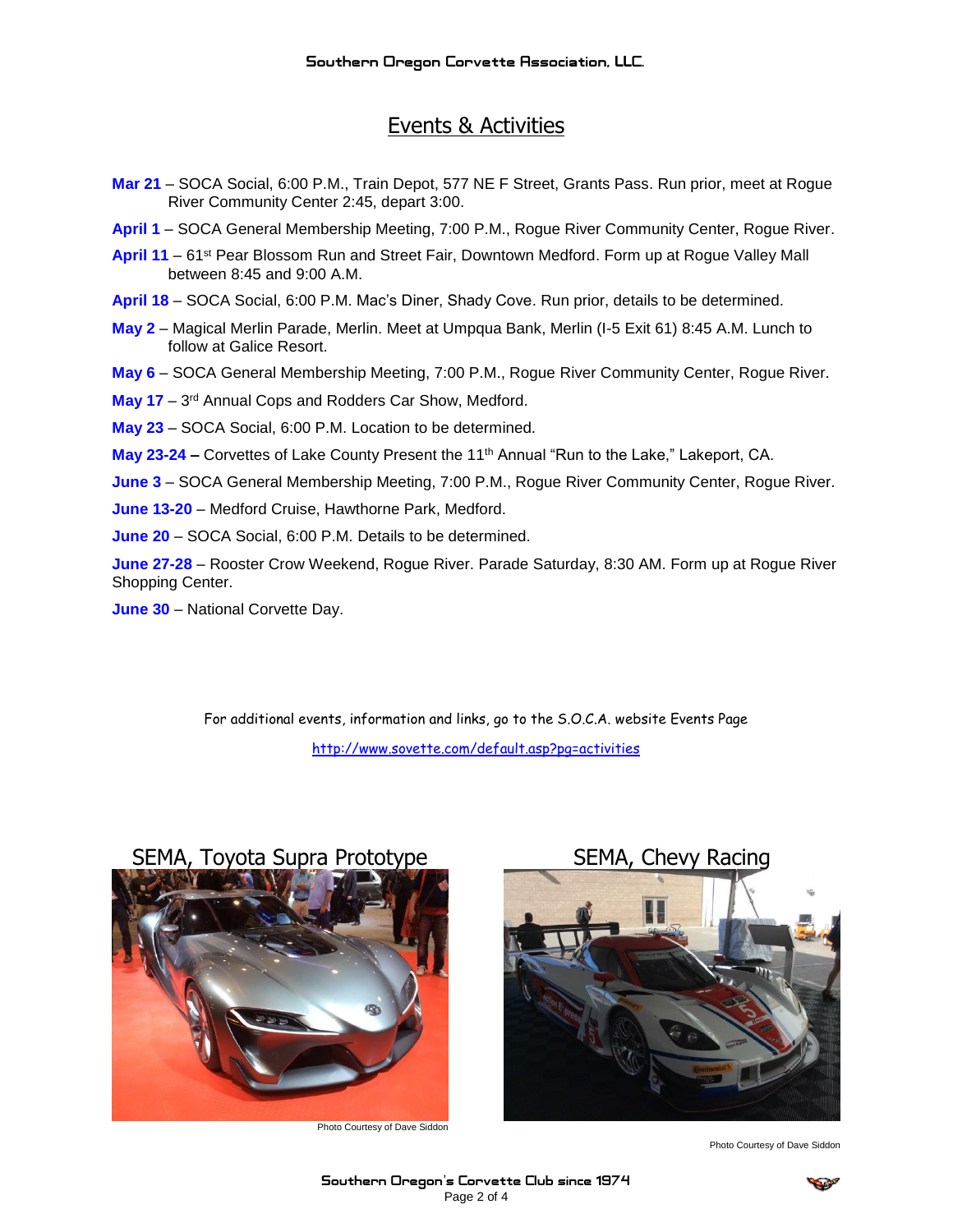

## **1997-2013 Rear Anti-roll / Sway Bar Link Replacement** *- Chris Petris, Corvette Central*

When we had a chance to look under the first C5 in 1997 it was hard to believe a performance vehicle would have a plastic anti-roll (sway bar) link. To make things difficult lock nuts were used to hold the links stud into the control arms. That meant when someone removed the end link chances are they would rip the joints seal because they did not hold onto the stud during removal. The original plastic sway bar end links flexed under hard cornering making the anti-roll bar less beneficial. Of course a hard driving Corvette owner might break one or more on a track day. By 2002 GM finally dropped the plastic pieces replacing them with an aluminum anti-roll bar end link. One of the few things that did occur positive is the same end link is used from 1997-2013 so you can easily find and replace the weak original 1997-2001 links. If someone was not being careful and tore the end link seal during suspension service you may need to replace one or more on your 2002-2013 Corvette.

Corvette Central has the [anti-roll bar end link](http://www.parts123.com/parts123/yb.dll?parta~dyndetail~Z5Z5Z50000050W~Z5Z5Z535088~P37.95~~~~S4360WY5AY12208339050x~Z5Z5Z5~Z5Z5Z50000050~~~) you need in stock form or [heavy-duty performance Heim joint](http://www.parts123.com/parts123/yb.dll?parta~dyndetail~Z5Z5Z50000050V~Z5Z5Z547703~P139.95~~~~S4360WY5AY12208339050x~Z5Z5Z5~Z5Z5Z50000050~~~)  [style end links.](http://www.parts123.com/parts123/yb.dll?parta~dyndetail~Z5Z5Z50000050V~Z5Z5Z547703~P139.95~~~~S4360WY5AY12208339050x~Z5Z5Z5~Z5Z5Z50000050~~~) The installation is simple and does not require much time or many tools to complete. We often replace the end links when replacing shocks making a simple job even easier. The most important thing to remember when replacing the end links; the wheels should be hanging free on the front or rear. If one wheel is hanging free and the other wheel is loaded the end link will also be loaded making it difficult to remove and possibly dangerous. This is not something you can do by jacking up one side of the Corvette at a time; it must be done with the front or rear jacked up. The following photos will show you how it's done.



**An 18mm wrench is used to turn the nut while a T40 Torx bit holds the stud. Of course you can spin the stud on the old pieces for removal.**



**You can see the difference in this original 1999 anti-roll bar end link which has some distortion from age. The aluminum end links available from Corvette Central are stout pieces with new rubber seals.**